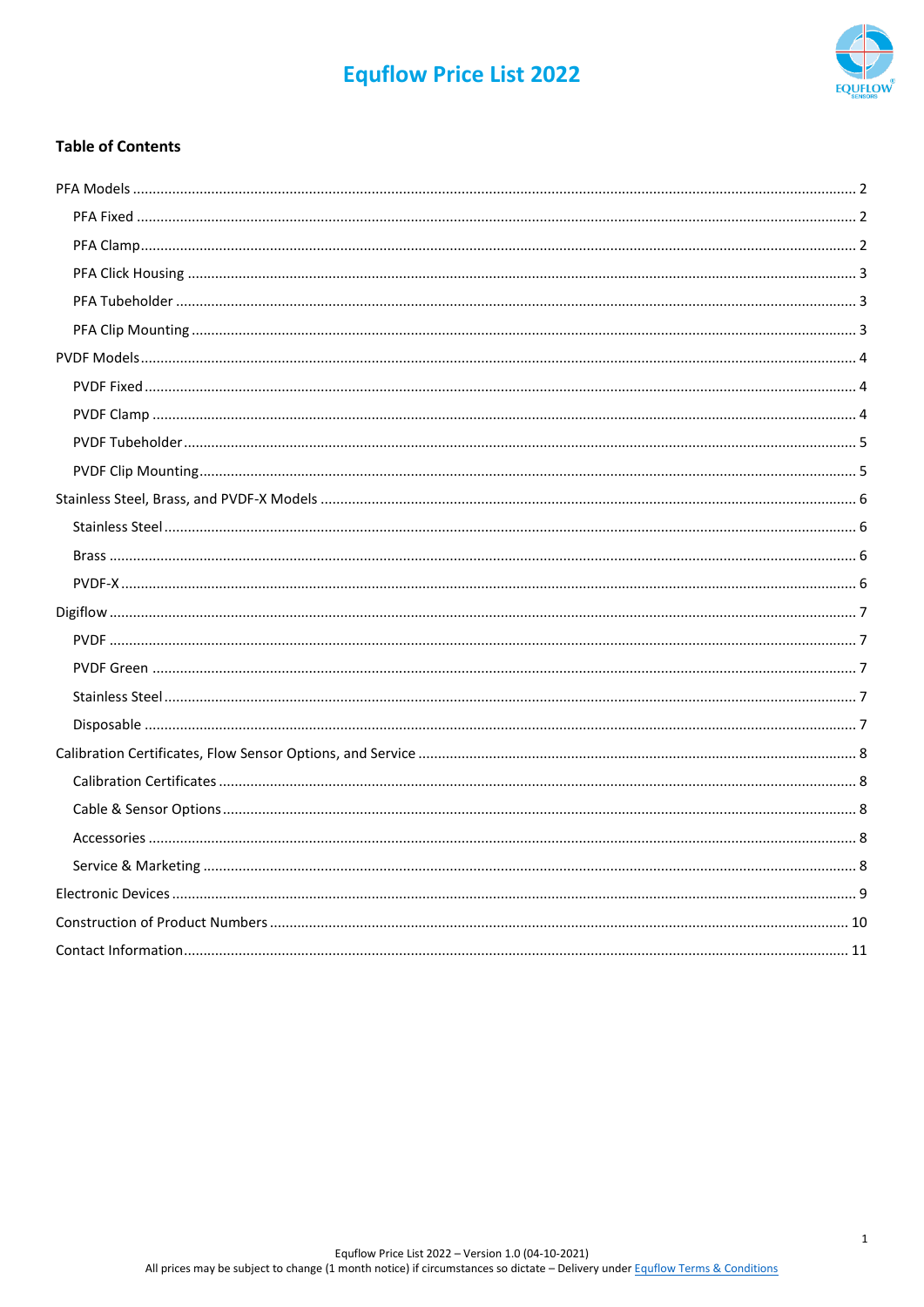# <span id="page-1-0"></span>**PFA Models**

*All PFA flow sensors have a 1 meter sensor cable (PVC) with 5-24 Vdc by default.*

| Non-Disposable   |                                                               | <b>Disposable</b>                                |                       |                          |  |  |  |  |
|------------------|---------------------------------------------------------------|--------------------------------------------------|-----------------------|--------------------------|--|--|--|--|
| <b>PFA Fixed</b> | <b>PFA Clamp</b>                                              | <b>PFA Click Housing</b>                         | <b>PFA Tubeholder</b> | <b>PFA Clip Mounting</b> |  |  |  |  |
|                  |                                                               |                                                  |                       |                          |  |  |  |  |
|                  | Disposable flow tube for Clamp, Click Housing, and Tubeholder | Disposable flow tube for<br><b>Clip Mounting</b> |                       |                          |  |  |  |  |
|                  |                                                               |                                                  |                       |                          |  |  |  |  |

#### <span id="page-1-1"></span>**PFA Fixed**

| <b>Product Number</b> | <b>Product Description</b>         | <b>Connector</b> | <b>Flow Range</b><br>in L/min | Price in $\epsilon$<br>(excl. VAT) | <b>Discount</b><br><b>Rate Code</b> |
|-----------------------|------------------------------------|------------------|-------------------------------|------------------------------------|-------------------------------------|
| 0045THP01XA           | PFA Turbine Flow Sensor 4.5 Fixed  | 7 mm HB          | $0.06 - 1.8$                  | €125.-                             |                                     |
| 0045TNP01XA           | PFA Turbine Flow Sensor 4.5 Fixed  | $1/8"$ NPT       | $0.06 - 1.8$                  | €125,-                             | 1.                                  |
| 0085THP01XA           | PFA Turbine Flow Sensor 8.5 Fixed  | 12 mm HB         | $0.5 - 20.0$                  | €136,-                             |                                     |
| 0085TNP01XA           | PFA Turbine Flow Sensor 8.5 Fixed  | $1/4"$ NPT       | $0.5 - 20.0$                  | €136,-                             |                                     |
| 0125TBP01XA           | PFA Turbine Flow Sensor 12.5 Fixed | $1/2$ " BSP      | $1.5 - 40.0$                  | €140.-                             |                                     |

### <span id="page-1-2"></span>**PFA Clamp**

| <b>Product Number</b> | <b>Product Description</b>                                            | <b>Connector</b> | <b>Flow Range</b><br>in L/min | Price in $\epsilon$<br>(excl. VAT) | <b>Discount</b><br><b>Rate Code</b> |
|-----------------------|-----------------------------------------------------------------------|------------------|-------------------------------|------------------------------------|-------------------------------------|
| 0045THP01LA           | Clamp including PFA flow tube 4.5                                     | 7 mm HB          | $0.06 - 1.8$                  | €238,-                             | 1                                   |
| 0045TNP01LA           | Clamp including PFA flow tube 4.5                                     | $1/8$ " NPT      | $0.06 - 1.8$                  | €238,-                             | 1                                   |
| 0045TXP01LA           | Clamp for PFA flow tube 4.5; excluding flow tube                      |                  |                               | €193,-                             | $\mathbf{1}$                        |
| 0045TH000DX           | PFA flow tube 4.5 for Click Housing / Tubeholder<br>/ Clamp (10-pack) | 7 mm HB          | $0.06 - 1.8$                  | €451,-                             | 1                                   |
| 0045TN000DX           | PFA flow tube 4.5 for Click Housing / Tubeholder<br>/ Clamp (10-pack) | $1/8$ " NPT      | $0.06 - 1.8$                  | €451,-                             | $\mathbf{1}$                        |
| 0085THP01LA           | Clamp including PFA flow tube 8.5                                     | 12 mm HB         | $0.5 - 20.0$                  | €243,-                             | 1                                   |
| 0085TNP01LA           | Clamp including PFA flow tube 8.5                                     | $1/4$ " NPT      | $0.5 - 20.0$                  | €243,-                             | 1                                   |
| 0085TXP01LA           | Clamp for PFA flow tube 8.5; excluding flow tube                      |                  |                               | €194,-                             |                                     |
| 0085TN000DX           | PFA flow tube 8.5 for Click Housing / Tubeholder<br>/ Clamp (10-pack) | $1/4$ " NPT      | $0.5 - 20.0$                  | €519,-                             | 1                                   |
| 0085TH000DX           | PFA flow tube 8.5 for Click Housing / Tubeholder<br>/ Clamp (10-pack) | 12 mm HB         | $0.5 - 20.0$                  | €519,-                             | 1                                   |
| 0125TBP01LA           | Clamp including PFA flow tube 12.5                                    | $1/2$ " BSP      | $1.5 - 40.0$                  | on request                         | $\mathbf{1}$                        |
| 0125TXP01LA           | Clamp for PFA flow tube 12.5; excluding flow<br>tube                  |                  |                               | on request                         | 1                                   |
| 0125TB000TX           | PFA flow tube 12.5 for Tubeholder / Clamp (10-<br>pack)               | $1/2$ " BSP      | $1.5 - 40.0$                  | €654,-                             |                                     |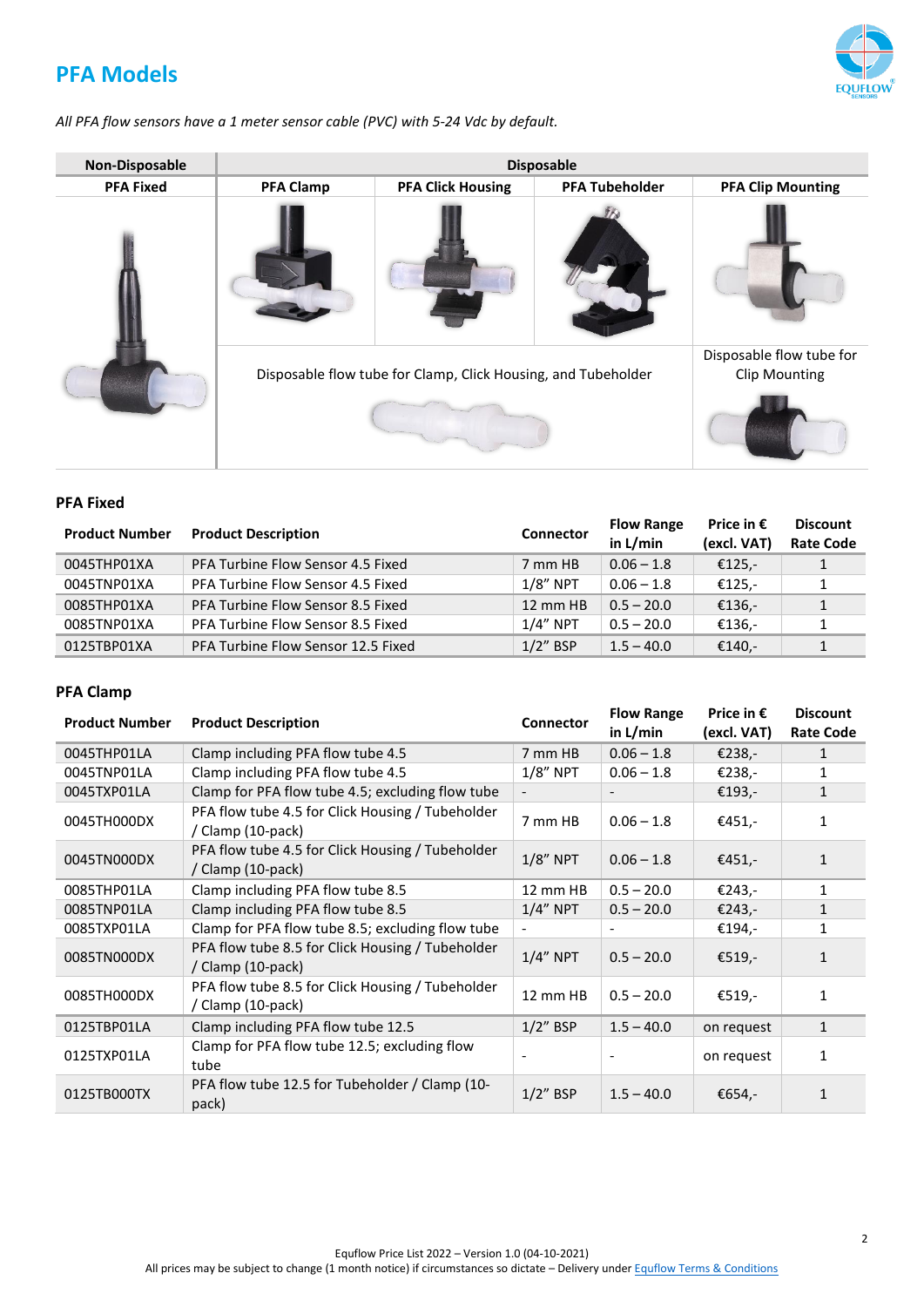

## <span id="page-2-0"></span>**PFA Click Housing**

| <b>Product Number</b> | <b>Product Description</b>                                            | Connector   | <b>Flow Range</b><br>in $L/min$ | Price in $\epsilon$<br>(excl. VAT) | <b>Discount</b><br><b>Rate Code</b> |
|-----------------------|-----------------------------------------------------------------------|-------------|---------------------------------|------------------------------------|-------------------------------------|
| 0045THP01DA           | Click Housing including PFA flow tube 4.5                             | 7 mm HB     | $0.06 - 1.8$                    | €127,-                             | 1                                   |
| 0045TNP01DA           | Click Housing including PFA flow tube 4.5                             | $1/8$ " NPT | $0.06 - 1.8$                    | €127,-                             | 1                                   |
| 0045PXP01DA           | Click Housing for PFA flow tube 4.5; excluding<br>flow tube           |             |                                 | €84,-                              | $\mathbf{1}$                        |
| 0045TH000DX           | PFA flow tube 4.5 for Click Housing / Tubeholder<br>/ Clamp (10-pack) | 7 mm HB     | $0.06 - 1.8$                    | €451,-                             | 1                                   |
| 0045TN000DX           | PFA flow tube 4.5 for Click Housing / Tubeholder<br>/ Clamp (10-pack) | $1/8$ " NPT | $0.06 - 1.8$                    | €451,-                             | $\mathbf{1}$                        |
| 0085THP01DA           | Click Housing including PFA flow tube 8.5                             | 12 mm HB    | $0.5 - 20.0$                    | €133,-                             | 1                                   |
| 0085TNP01DA           | Click Housing including PFA flow tube 8.5                             | $1/4"$ NPT  | $0.5 - 20.0$                    | €133,-                             | 1                                   |
| 0085PXP01DA           | Click Housing for PFA flow tube 8.5; excluding<br>flow tube           |             |                                 | €84,-                              | 1                                   |
| 0085TH000DX           | PFA flow tube 8.5 for Click Housing / Tubeholder<br>/ Clamp           | 12 mm HB    | $0.5 - 20.0$                    | €519,-                             | $\mathbf{1}$                        |
| 0085TN000DX           | PFA flow tube 8.5 for Click Housing / Tubeholder<br>' Clamp           | $1/4"$ NPT  | $0.5 - 20.0$                    | €519,-                             | 1                                   |

### <span id="page-2-1"></span>**PFA Tubeholder**

| <b>Product Number</b> | <b>Product Description</b>                                            | <b>Connector</b> | <b>Flow Range</b><br>in $L/min$ | Price in $\epsilon$<br>(excl. VAT) | <b>Discount</b><br><b>Rate Code</b> |
|-----------------------|-----------------------------------------------------------------------|------------------|---------------------------------|------------------------------------|-------------------------------------|
| 0045CXP01TA           | Tubeholder for PFA flow tube 4.5; excluding flow<br>tube              |                  |                                 | €220,-                             | 3                                   |
| 0045TH000DX           | PFA flow tube 4.5 for Click Housing / Tubeholder<br>/ Clamp (10-pack) | 7 mm HB          | $0.06 - 1.8$                    | €451,-                             | 1                                   |
| 0045TN000DX           | PFA flow tube 4.5 for Click Housing / Tubeholder<br>/ Clamp (10-pack) | $1/8$ " NPT      | $0.06 - 1.8$                    | €451,-                             | $\mathbf{1}$                        |
| 0085CXP01TA           | Tubeholder for PFA flow tube 8.5; excluding flow<br>tube              |                  |                                 | €220,-                             | 3                                   |
| 0085TH000DX           | PFA flow tube 8.5 for Click Housing / Tubeholder<br>/ Clamp           | 12 mm HB         | $0.5 - 20.0$                    | €519,-                             | $\mathbf{1}$                        |
| 0085TN000DX           | PFA flow tube 8.5 for Click Housing / Tubeholder<br>' Clamp           | $1/4$ " NPT      | $0.5 - 20.0$                    | €519,-                             | 1                                   |
| 0125CXP01TA           | Tubeholder for PFA flow tube 12.5; excluding<br>flow tube             |                  |                                 | €236,-                             | 3                                   |
| 0125TB000TX           | PFA flow tube 12.5 for Tubeholder / Clamp                             | $1/2$ " BSP      | $1.5 - 40.0$                    | €654,-                             | $\mathbf{1}$                        |

## <span id="page-2-2"></span>**PFA Clip Mounting**

| <b>Product Number</b> | <b>Product Description</b>                                       | <b>Connector</b> | <b>Flow Range</b><br>in $L/min$ | Price in $\epsilon$<br>(excl. VAT) | <b>Discount</b><br><b>Rate Code</b> |
|-----------------------|------------------------------------------------------------------|------------------|---------------------------------|------------------------------------|-------------------------------------|
| 0045THP01CA           | Clip Mounting including PFA flow tube 4.5                        | 7 mm HB          | $0.06 - 1.8$                    | €128,-                             | 1                                   |
| 0045TNP01CA           | Clip Mounting including PFA flow tube 4.5                        | $1/8$ " NPT      | $0.06 - 1.8$                    | €128,-                             | 1                                   |
| 0045PXP01CA           | Clip Mounting for PFA/PVDF flow tube 4.5;<br>excluding flow tube |                  |                                 | €83,-                              | $\mathbf{1}$                        |
| 0045TH000CX           | PFA flow tube 4.5 for Clip Mounting (10-pack)                    | 7 mm HB          | $0.06 - 1.8$                    | €474,-                             | 1                                   |
| 0045TN000CX           | PFA flow tube 4.5 for Clip Mounting (10-pack)                    | $1/8"$ NPT       | $0.06 - 1.8$                    | €474,-                             | $\mathbf{1}$                        |
| 0085THP01CA           | Clip Mounting including PFA flow tube 8.5                        | 12 mm HB         | $0.5 - 20.0$                    | €135,-                             | 1                                   |
| 0085TNP01CA           | Clip Mounting including PFA flow tube 8.5                        | $1/4$ " NPT      | $0.5 - 20.0$                    | €135,-                             | 1                                   |
| 0085PXP01CA           | Clip Mounting for PFA/PVDF flow tube 8.5;<br>excluding flow tube |                  |                                 | €83,-                              | 1                                   |
| 0085TH000CX           | PFA flow tube 8.5 for Clip Mounting (10-pack)                    | 12 mm HB         | $0.5 - 20.0$                    | €552,-                             | $\mathbf{1}$                        |
| 0085TN000CX           | PFA flow tube 8.5 for Clip Mounting (10-pack)                    | $1/4"$ NPT       | $0.5 - 20.0$                    | €552,-                             | $\mathbf{1}$                        |
| 0125TBP01CA           | Clip Mounting including PFA flow tube 12.5                       | $1/2$ " BSP      | $1.5 - 40.0$                    | €145,-                             | $\mathbf{1}$                        |
| 0125TXP01CA           | Clip Mounting for PFA flow tube 12.5; excluding<br>flow tube     |                  |                                 | €83,-                              | 1                                   |
| 0125TB000CX           | PFA flow tube 12.5 for Clip Mounting (10-pack)                   | $1/2$ " BSP      | $1.5 - 40.0$                    | €654,-                             |                                     |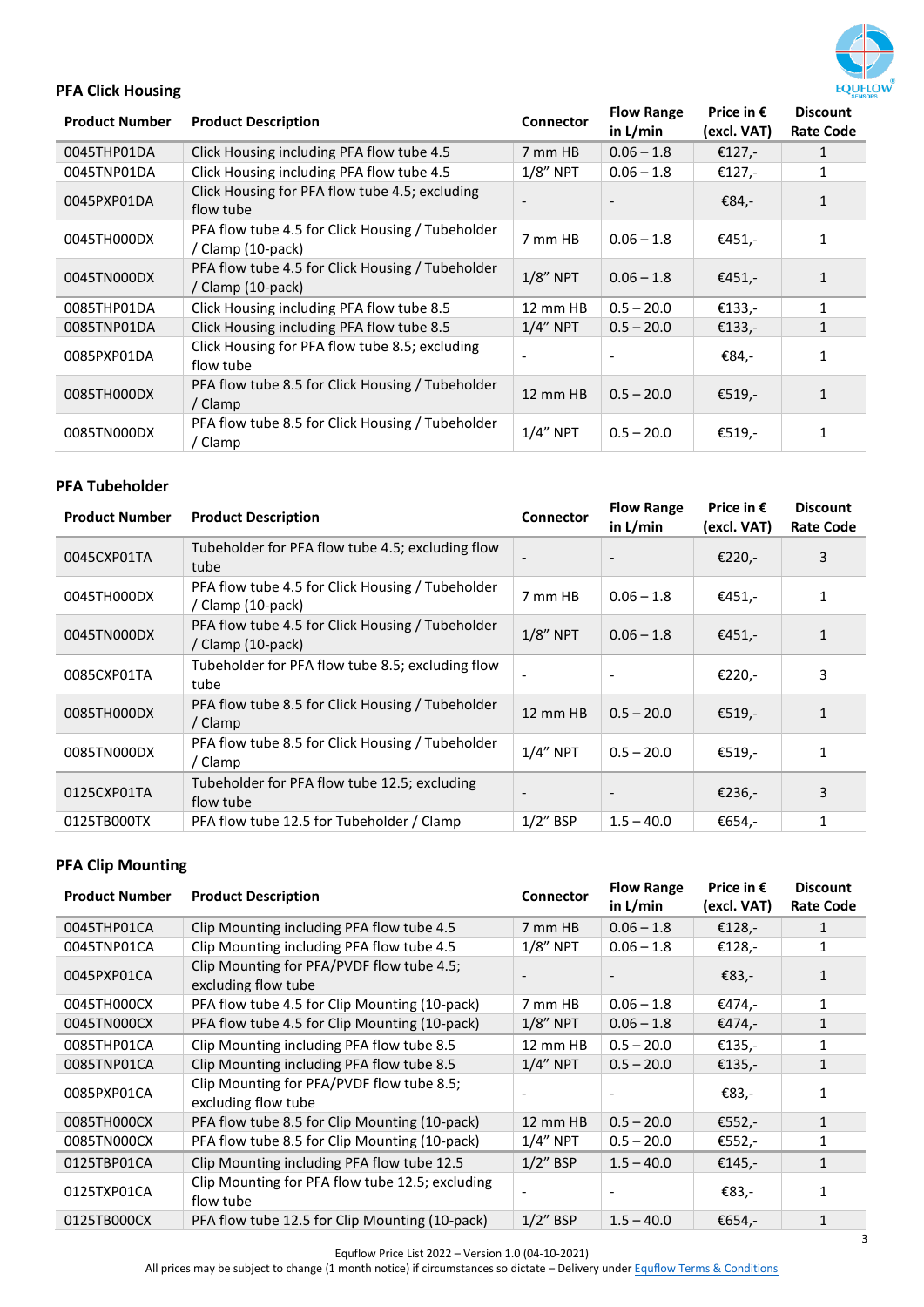# <span id="page-3-0"></span>**PVDF Models**

*All PVDF flow sensors have a 1 meter sensor cable (PVC) with 5-24 Vdc by default.*

| <b>Non-Disposable</b> |                                                        | <b>Disposable</b>      |                                           |
|-----------------------|--------------------------------------------------------|------------------------|-------------------------------------------|
| <b>PVDF Fixed</b>     | <b>PVDF Clamp</b>                                      | <b>PVDF Tubeholder</b> | <b>PVDF Clip Mounting</b>                 |
|                       |                                                        |                        |                                           |
|                       | Disposable flow tube fo10/6/2021r Clamp and Tubeholder |                        | Disposable flow tube for Clip<br>Mounting |
|                       |                                                        |                        |                                           |

#### <span id="page-3-1"></span>**PVDF Fixed**

| <b>Product Number</b> | <b>Product Description</b>                  | <b>Connector</b> | <b>Flow Range</b><br>in L/min | Price in $\epsilon$<br>(excl. VAT) | <b>Discount</b><br><b>Rate Code</b> |
|-----------------------|---------------------------------------------|------------------|-------------------------------|------------------------------------|-------------------------------------|
| 0045PHP01XA-L         | PVDF Turbine Flow Sensor 4.5 Fixed Low Flow | 7 mm HB          | $0.02 - 1.0$                  | €143.-                             |                                     |
| 0045PNP01XA-L         | PVDF Turbine Flow Sensor 4.5 Fixed Low Flow | $1/8$ " NPT      | $0.02 - 1.0$                  | €147,-                             | 1                                   |
| 0045PHP01XA           | PVDF Turbine Flow Sensor 4.5 Fixed          | 7 mm HB          | $0.03 - 2.0$                  | €125,-                             | $\mathbf{1}$                        |
| 0045PNP01XA           | PVDF Turbine Flow Sensor 4.5 Fixed          | $1/8$ " NPT      | $0.03 - 2.0$                  | €129,-                             |                                     |
| 0085PHP01XA           | PVDF Turbine Flow Sensor 8.5 Fixed          | 12 mm HB         | $0.5 - 20.0$                  | €136,-                             |                                     |
| 0250PHP01XA           | PVDF Turbine Flow Sensor 25.0 Fixed         | 32 mm HB         | $3.0 - 200.0$                 | €290,-                             |                                     |

### <span id="page-3-2"></span>**PVDF Clamp**

| <b>Product Number</b> | <b>Product Description</b>                                      | Connector   | <b>Flow Range</b><br>in $L/min$ | Price in $\epsilon$<br>(excl. VAT) | <b>Discount</b><br><b>Rate Code</b> |
|-----------------------|-----------------------------------------------------------------|-------------|---------------------------------|------------------------------------|-------------------------------------|
| 0045PHP01LA-L         | Clamp including PVDF flow tube 4.5 Low Flow                     | 7 mm HB     | $0.02 - 1.0$                    | €246,-                             | 1                                   |
| 0045PNP01LA-L         | Clamp including PVDF flow tube 4.5 Low Flow                     | $1/8$ " NPT | $0.02 - 1.0$                    | €250,-                             | 1                                   |
| 0045PXP01LA           | Clamp for PVDF flow tube 4.5 (Low Flow);<br>excluding flow tube |             |                                 | €188,-                             | $\mathbf{1}$                        |
| 0045PH000TX-L         | PVDF flow tube 4.5 Low Flow for Tubeholder /<br>Clamp (10-pack) | 7 mm HB     | $0.02 - 1.0$                    | €598,-                             | 1                                   |
| 0045PN000TX-L         | PVDF flow tube 4.5 Low Flow for Tubeholder /<br>Clamp (10-pack) | $1/8$ " NPT | $0.02 - 1.0$                    | €641,-                             | $\mathbf{1}$                        |
| 0045PHP01LA           | Clamp including PVDF flow tube 4.5                              | 7 mm HB     | $0.03 - 2.0$                    | €228,-                             | 1                                   |
| 0045PNP01LA           | Clamp including PVDF flow tube 4.5                              | $1/8$ " NPT | $0.03 - 2.0$                    | €232,-                             | $\mathbf{1}$                        |
| 0045PXP01LA           | Clamp for PVDF flow tube 4.5 (Low Flow);<br>excluding flow tube |             |                                 | €188,-                             | 1                                   |
| 0045PH000TX           | PVDF flow tube 4.5 for Tubeholder / Clamp (10-<br>pack)         | 7 mm HB     | $0.03 - 2.0$                    | €413,-                             | $\mathbf{1}$                        |
| 0045PN000TX           | PVDF flow tube 4.5 for Tubeholder / Clamp (10-<br>pack)         | $1/8$ " NPT | $0.03 - 2.0$                    | €456,-                             | $\mathbf{1}$                        |
| 0085PHP01LA           | Clamp including PVDF flow tube 8.5                              | 12 mm HB    | $0.5 - 20.0$                    | €240,-                             | $\mathbf{1}$                        |
| 0085PXP01LA           | Clamp for PVDF flow tube 8.5; excluding flow<br>tube            |             |                                 | €194,-                             | 1                                   |
| 0085PH000TX           | PVDF flow tube 8.5 for Tubeholder / Clamp (10-<br>pack)         | 12 mm HB    | $0.5 - 20.0$                    | €467,-                             | 1                                   |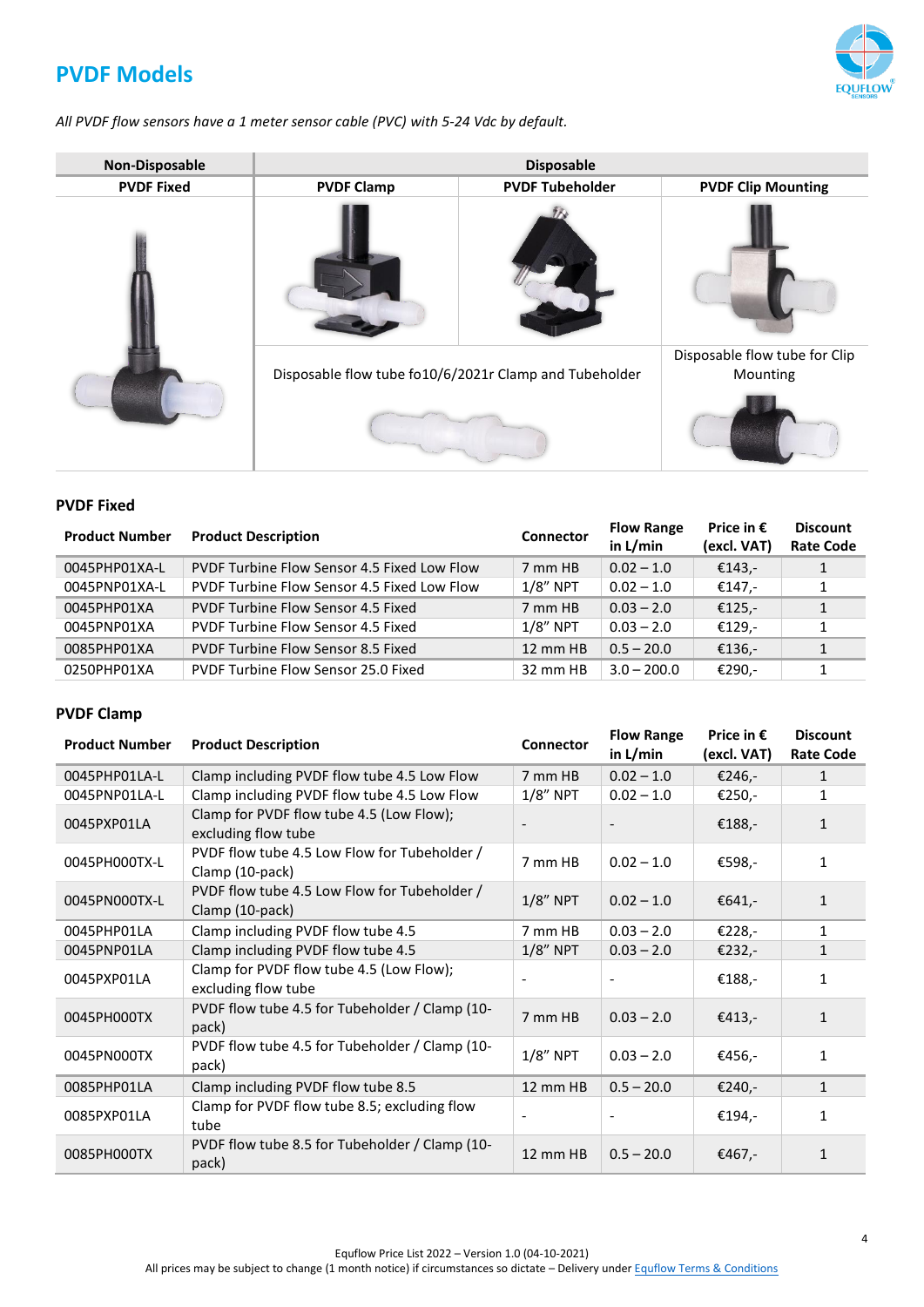

### <span id="page-4-0"></span>**PVDF Tubeholder**

| Tubeholder including PVDF flow tube 4.5 Low<br>$0.02 - 1.0$<br>0045CHP01TA-L<br>7 mm HB<br>€281,-                                                           | 3            |
|-------------------------------------------------------------------------------------------------------------------------------------------------------------|--------------|
| Flow                                                                                                                                                        |              |
| Tubeholder including PVDF flow tube 4.5 Low<br>$1/8$ " NPT<br>$0.02 - 1.0$<br>0045CNP01TA-L<br>€285,-<br>Flow                                               | 3            |
| Tubeholder for PVDF flow tube 4.5 (Low Flow);<br>0045CXP01TA<br>€220,-<br>excluding flow tube                                                               | 3            |
| PVDF flow tube 4.5 Low Flow for Tubeholder /<br>0045PH000TX-L<br>7 mm HB<br>$0.02 - 1.0$<br>€598,-<br>Clamp (10-pack)                                       | $\mathbf{1}$ |
| PVDF flow tube 4.5 Low Flow for Tubeholder /<br>$1/8$ " NPT<br>0045PN000TX-L<br>$0.02 - 1.0$<br>€641,-<br>Clamp (10-pack)                                   | $\mathbf{1}$ |
| Tubeholder including PVDF flow tube 4.5<br>7 mm HB<br>$0.03 - 2.0$<br>€263,-<br>0045CHP01TA                                                                 | 3            |
| $1/8$ " NPT<br>Tubeholder including PVDF flow tube 4.5<br>$0.03 - 2.0$<br>0045CNP01TA<br>€267,-                                                             | 3            |
| Tubeholder for PVDF flow tube 4.5 (Low Flow);<br>€220,-<br>0045CXP01TA<br>$\overline{\phantom{a}}$<br>excluding flow tube                                   | 3            |
| PVDF flow tube 4.5 for Tubeholder / Clamp (10-<br>0045PH000TX<br>7 mm HB<br>$0.03 - 2.0$<br>€413,-<br>pack)                                                 | $\mathbf{1}$ |
| PVDF flow tube 4.5 for Tubeholder / Clamp (10-<br>$1/8$ " NPT<br>$0.03 - 2.0$<br>0045PN000TX<br>€456,-<br>pack)                                             | $\mathbf{1}$ |
| Tubeholder including PVDF flow tube 8.5<br>12 mm HB<br>$0.5 - 20.0$<br>0085CHP01TA<br>€273,-                                                                | 3            |
| Tubeholder for PVDF flow tube 8.5; excluding<br>€220,-<br>0085CXP01TA<br>flow tube                                                                          | 3            |
| PVDF flow tube 8.5 for Tubeholder / Clamp (10-<br>12 mm HB<br>$0.5 - 20.0$<br>0085PH000TX<br>€467,-<br>pack)                                                | 1            |
| Tubeholder including PVDF flow tube 12.5<br>19 mm HB<br>$1.5 - 40.0*$<br>0125CHP01TA<br>€353,-                                                              | 3            |
| Tubeholder for PVDF flow tube 12.5; excluding<br>0125CXP01TA<br>€283,-<br>flow tube                                                                         | 3            |
| PVDF flow tube 12.5 for Tubeholder (10-pack)<br>19 mm HB<br>$1.5 - 40.0*$<br>0125PH000TX<br>€697,-                                                          | 1            |
| Tubeholder including PVDF flow tube 25.0<br>32 mm HB<br>0250CHP01TA<br>$3.0 - 200.0$<br>€432,-                                                              | 3            |
| Tubeholder for PVDF flow tube 25.0; excluding<br>0250CXP01TA<br>€342,-<br>flow tube                                                                         | 3            |
| PVDF flow tube 25.0 for Tubeholder (10-pack)<br>0250PH000TX<br>32 mm HB<br>$3.0 - 200.0$<br>€924,-<br>*Provisionary values for the new 0125 PVDF flow meter | $\mathbf{1}$ |

## <span id="page-4-1"></span>**PVDF Clip Mounting**

| <b>Product Number</b> | <b>Product Description</b>                                              | <b>Connector</b> | <b>Flow Range</b><br>in L/min | Price in $\epsilon$<br>(excl. VAT) | <b>Discount</b><br><b>Rate Code</b> |
|-----------------------|-------------------------------------------------------------------------|------------------|-------------------------------|------------------------------------|-------------------------------------|
| 0045PHP01CA-L         | Clip Mounting including PVDF flow tube 4.5 Low<br>Flow                  | 7 mm HB          | $0.02 - 1.0$                  | €144,-                             | 1                                   |
| 0045PNP01CA-L         | Clip Mounting including PVDF flow tube 4.5 Low<br>Flow                  | $1/8$ " NPT      | $0.02 - 1.0$                  | €148,-                             | $\mathbf{1}$                        |
| 0045PXP01CA           | Clip Mounting for PVDF flow tube 4.5 (Low Flow);<br>excluding flow tube |                  |                               | €83,-                              | $\mathbf{1}$                        |
| 0045PH000CX-L         | PVDF flow tube 4.5 Low Flow for Clip Mounting<br>$(10-pack)$            | 7 mm HB          | $0.02 - 1.0$                  | €619,-                             | $\mathbf{1}$                        |
| 0045PN000CX-L         | PVDF flow tube 4.5 Low Flow for Clip Mounting<br>$(10-pack)$            | $1/8$ " NPT      | $0.02 - 1.0$                  | €663,-                             | $\mathbf{1}$                        |
| 0045PHP01CA           | Clip Mounting including PVDF flow tube 4.5                              | 7 mm HB          | $0.03 - 2.0$                  | €126,-                             | $\mathbf{1}$                        |
| 0045PNP01CA           | Clip Mounting including PVDF flow tube 4.5                              | $1/8$ " NPT      | $0.03 - 2.0$                  | €130,-                             | 1                                   |
| 0045PXP01CA           | Clip Mounting for PVDF flow tube 4.5 (Low Flow);<br>excluding flow tube |                  |                               | €83,-                              | $\mathbf{1}$                        |
| 0045PH000CX           | PVDF flow tube 4.5 for Clip Mounting (10-pack)                          | 7 mm HB          | $0.03 - 2.0$                  | €435-                              | $\mathbf{1}$                        |
| 0045PN000CX           | PVDF flow tube 4.5 for Clip Mounting (10-pack)                          | $1/8$ " NPT      | $0.03 - 2.0$                  | €478,-                             | $\mathbf{1}$                        |
| 0085PHP01CA           | Clip Mounting including PVDF flow tube 8.5                              | 12 mm HB         | $0.5 - 20.0$                  | €132,-                             | $\mathbf{1}$                        |
| 0085PXP01CA           | Clip Mounting for PVDF flow tube 8.5; excluding<br>flow tube            |                  |                               | €83,-                              | 1                                   |
| 0085PH000CX           | PVDF flow tube 8.5 for Clip Mounting (10-pack)                          | 12 mm HB         | $0.5 - 20.0$                  | €500,-                             | $\mathbf{1}$                        |

Equflow Price List 2022 – Version 1.0 (04-10-2021)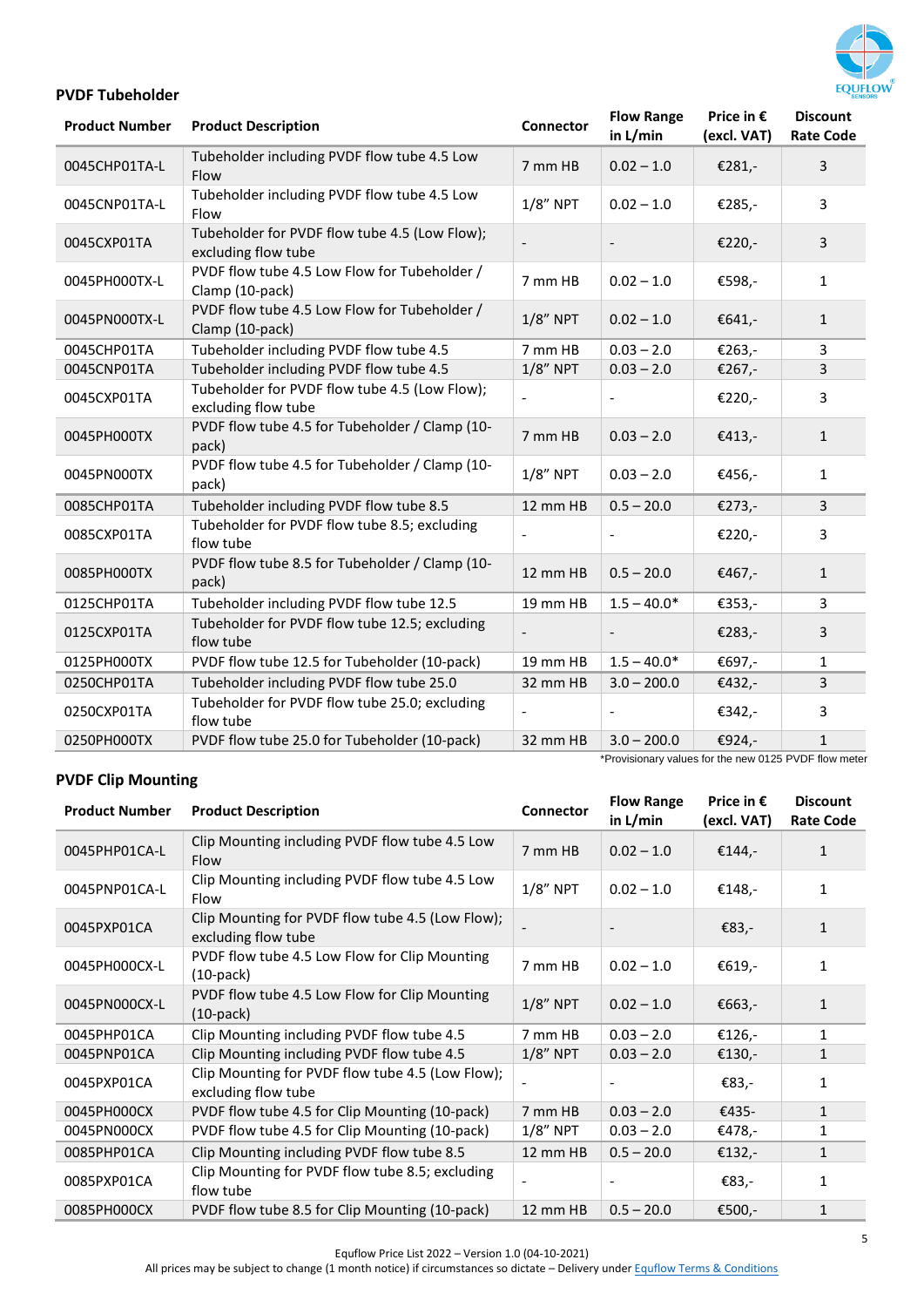# <span id="page-5-0"></span>**Stainless Steel, Brass, and PVDF-X Models**



*All Stainless Steel, Brass, and PVDF-X flow sensors have a 1 meter sensor cable (PVC) with 5-24 Vdc and FPM/Viton seals by default.*



#### <span id="page-5-1"></span>**Stainless Steel**

| <b>Product Number</b> | <b>Product Description</b>                                                                | Connector   | <b>Flow Range</b> | Price in $\epsilon$ | <b>Discount</b>  |
|-----------------------|-------------------------------------------------------------------------------------------|-------------|-------------------|---------------------|------------------|
|                       |                                                                                           |             | in $L/min$        | (excl. VAT)         | <b>Rate Code</b> |
| 0045SBP01XA-L         | Stainless Steel Turbine Flow Sensor 4.5 Low Flow                                          | $1/4$ " BSP | $0.02 - 1.0$      | €374,-              | $\mathcal{P}$    |
| 0045SNP01XA-L         | Stainless Steel Turbine Flow Sensor 4.5 Low Flow                                          | $1/4$ " NPT | $0.02 - 1.0$      | €374,-              |                  |
| 0045STP01XA-L         | Stainless Steel Turbine Flow Sensor 4.5 Low Flow                                          | $3/4"$ TC   | $0.02 - 1.0$      | €427,-              | 2                |
| 0045SBP01XA           | Stainless Steel Turbine Flow Sensor 4.5                                                   | $1/4$ " BSP | $0.03 - 2.0$      | €356,-              | $\mathfrak{p}$   |
| 0045SNP01XA           | Stainless Steel Turbine Flow Sensor 4.5                                                   | $1/4$ " NPT | $0.03 - 2.0$      | €356,-              | 2                |
| 0045STP01XA           | Stainless Steel Turbine Flow Sensor 4.5                                                   | $3/4"$ TC   | $0.03 - 2.0$      | €409,-              | $\overline{2}$   |
| 0085SBP01XA           | Stainless Steel Turbine Flow Sensor 8.5                                                   | $3/8$ " BSP | $0.5 - 20.0$      | €356,-              | $\mathcal{P}$    |
| 0085SBP01FA           | Stainless Steel Turbine Flow Sensor 8.5                                                   | $1/2$ " BSP | $0.5 - 20.0$      | €356,-              | 2                |
| 0085SNP01XA           | Stainless Steel Turbine Flow Sensor 8.5                                                   | $3/8$ " NPT | $0.5 - 20.0$      | €356,-              | 2                |
| 0085STP01XA           | <b>Stainless Steel Turbine Flow Sensor 8.5</b>                                            | $3/4"$ TC   | $0.5 - 20.0$      | €409,-              | 2                |
| 0125SBP01XA           | Stainless Steel Turbine Flow Sensor 12.5                                                  | $1/2$ " BSP | $1.5 - 40.0$      | €356.-              | 2                |
| 0125SNP01XA           | Stainless Steel Turbine Flow Sensor 12.5                                                  | $1/2$ " NPT | $1.5 - 40.0$      | €356.-              | $\mathfrak{p}$   |
| 0125STP01XA           | Stainless Steel Turbine Flow Sensor 12.5                                                  | $1''$ TC    | $1.5 - 40.0$      | €409,-              | 2                |
|                       | All Stainless Steel models are available in a high pressure version for use up to 200 Bar |             |                   | on request          | 2                |

#### <span id="page-5-2"></span>**Brass**

| <b>Product Number</b>                                                           | <b>Product Description</b>             | <b>Connector</b> | <b>Flow Range</b><br>in L/min | Price in $\epsilon$<br>(excl. VAT) | <b>Discount</b><br><b>Rate Code</b> |
|---------------------------------------------------------------------------------|----------------------------------------|------------------|-------------------------------|------------------------------------|-------------------------------------|
| 0045MBP01FA-L                                                                   | Brass Turbine Flow Sensor 4.5 Low Flow | $1/4$ " BSP      | $0.02 - 1.0$                  | €353,-                             | 3                                   |
| 0045MBP01FA                                                                     | <b>Brass Turbine Flow Sensor 4.5</b>   | $1/4$ " BSP      | $0.03 - 2.0$                  | €334.-                             | 3                                   |
| 0085MBP01FA                                                                     | Brass Turbine Flow Sensor 8.5          | 3/8" BSP         | $0.5 - 20.0$                  | €334.-                             | 3                                   |
| All Brass models are available in a high pressure version for use up to 200 Bar |                                        |                  |                               | on request                         | 3                                   |
| Other connectors for Brass Flow Sensor available upon request                   |                                        |                  |                               | on request                         |                                     |

#### <span id="page-5-3"></span>**PVDF-X**

| <b>Product Number</b> | <b>Product Description</b>              | <b>Connector</b> | <b>Flow Range</b><br>in $L/min$ | Price in $\epsilon$<br>(excl. VAT) | <b>Discount</b><br><b>Rate Code</b> |
|-----------------------|-----------------------------------------|------------------|---------------------------------|------------------------------------|-------------------------------------|
| 0045PBP01XA-L         | PVDF-X Turbine Flow Sensor 4.5 Low Flow | $1/4$ " BSP      | $0.02 - 1.0$                    | €265.-                             |                                     |
| 0045PBP01XA           | <b>PVDF-X Turbine Flow Sensor 4.5</b>   | 1/4" BSP         | $0.03 - 2.0$                    | €247.-                             |                                     |
| 0085PBP01XA           | <b>PVDF-X Turbine Flow Sensor 8.5</b>   | $3/8$ " BSP      | $0.5 - 20.0$                    | €258,-                             |                                     |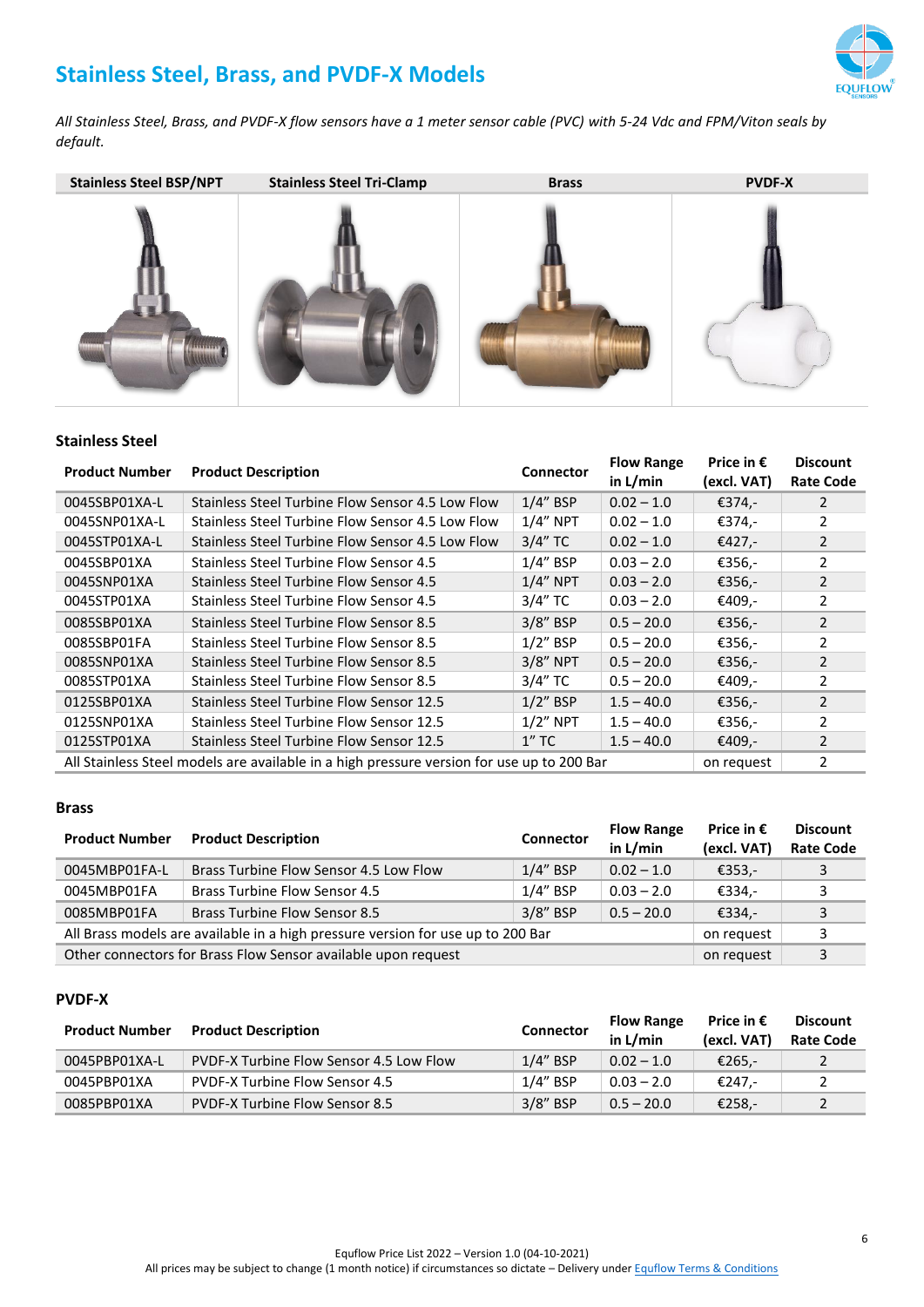# <span id="page-6-0"></span>**Digiflow Models**



*All Digiflow flow sensors have a 1 meter sensor cable (PVC) with 5 Vdc by default.*



#### <span id="page-6-1"></span>**PVDF**

| <b>Product Number</b> | <b>Product Description</b> | <b>Connector</b> | <b>Flow Range</b><br>in L/min | Price in $\epsilon$<br>(excl. VAT) | <b>Discount</b><br><b>Rate Code</b> |
|-----------------------|----------------------------|------------------|-------------------------------|------------------------------------|-------------------------------------|
| 0040PBP01XD           | DFS2 PVDF Flowmeter        | $1/4$ " BSP      | $0.07 - 4.5$                  | €222,-                             |                                     |
| 0040PNP01XD           | DFS2 PVDF Flowmeter        | $1/4"$ NPT       | $0.07 - 4.5$                  | €222,-                             |                                     |
| 0070PBP01XD           | DFS3 PVDF Flowmeter        | $1/4$ " BSP      | $0.66 - 25.0$                 | €243.-                             |                                     |
| 0070PNP01XD           | DFS3 PVDF Flowmeter        | $1/4"$ NPT       | $0.66 - 25.0$                 | €243.-                             |                                     |

#### <span id="page-6-2"></span>**PVDF Green**

| <b>Product Number</b> | <b>Product Description</b> | Connector | <b>Flow Range</b><br>in $L/min$ | Price in $\bm{\epsilon}$<br>(excl. VAT) Rate Code | <b>Discount</b> |
|-----------------------|----------------------------|-----------|---------------------------------|---------------------------------------------------|-----------------|
| 0040PHP01XD           | DFS2 PVDF Green Flowmeter  | 7 mm HB   | $0.07 - 4.5$                    | €192.-                                            |                 |

### <span id="page-6-3"></span>**Stainless Steel**

| <b>Product Number</b> | <b>Product Description</b>     | <b>Connector</b> | <b>Flow Range</b><br>in $L/min$ | Price in $\epsilon$<br>(excl. VAT) | <b>Discount</b><br><b>Rate Code</b> |
|-----------------------|--------------------------------|------------------|---------------------------------|------------------------------------|-------------------------------------|
| 0040SBP01XD           | DFS2 Stainless Steel Flowmeter | $1/4$ " BSP      | $0.07 - 4.5$                    | €243.-                             |                                     |
| 0040SNP01XD           | DFS2 Stainless Steel Flowmeter | $1/4"$ NPT       | $0.07 - 4.5$                    | €243.-                             |                                     |
| 0070SBP01XD           | DFS3 Stainless Steel Flowmeter | $1/4$ " BSP      | $0.66 - 25.0$                   | €269.-                             |                                     |
| 0070SNP01XD           | DFS3 Stainless Steel Flowmeter | $1/4"$ NPT       | $0.66 - 25.0$                   | €269.-                             |                                     |

### <span id="page-6-4"></span>**Disposable**

| <b>Product Number</b> | <b>Product Description</b>       | Connector | <b>Flow Range</b><br>in $L/min$ | Price in $\epsilon$<br>(excl. VAT) | <b>Discount</b><br><b>Rate Code</b> |
|-----------------------|----------------------------------|-----------|---------------------------------|------------------------------------|-------------------------------------|
| 0040PHP01LD           | DFS2-W PVDF Disposable Flowmeter | 7 mm HB   | $0.07 - 4.5$                    | €121.-                             |                                     |
| 0040PH000TX           | DFS2-W PVDF Flow Tubes (10-pack) | ' mm HB   | $0.07 - 4.5$                    | €328.-                             |                                     |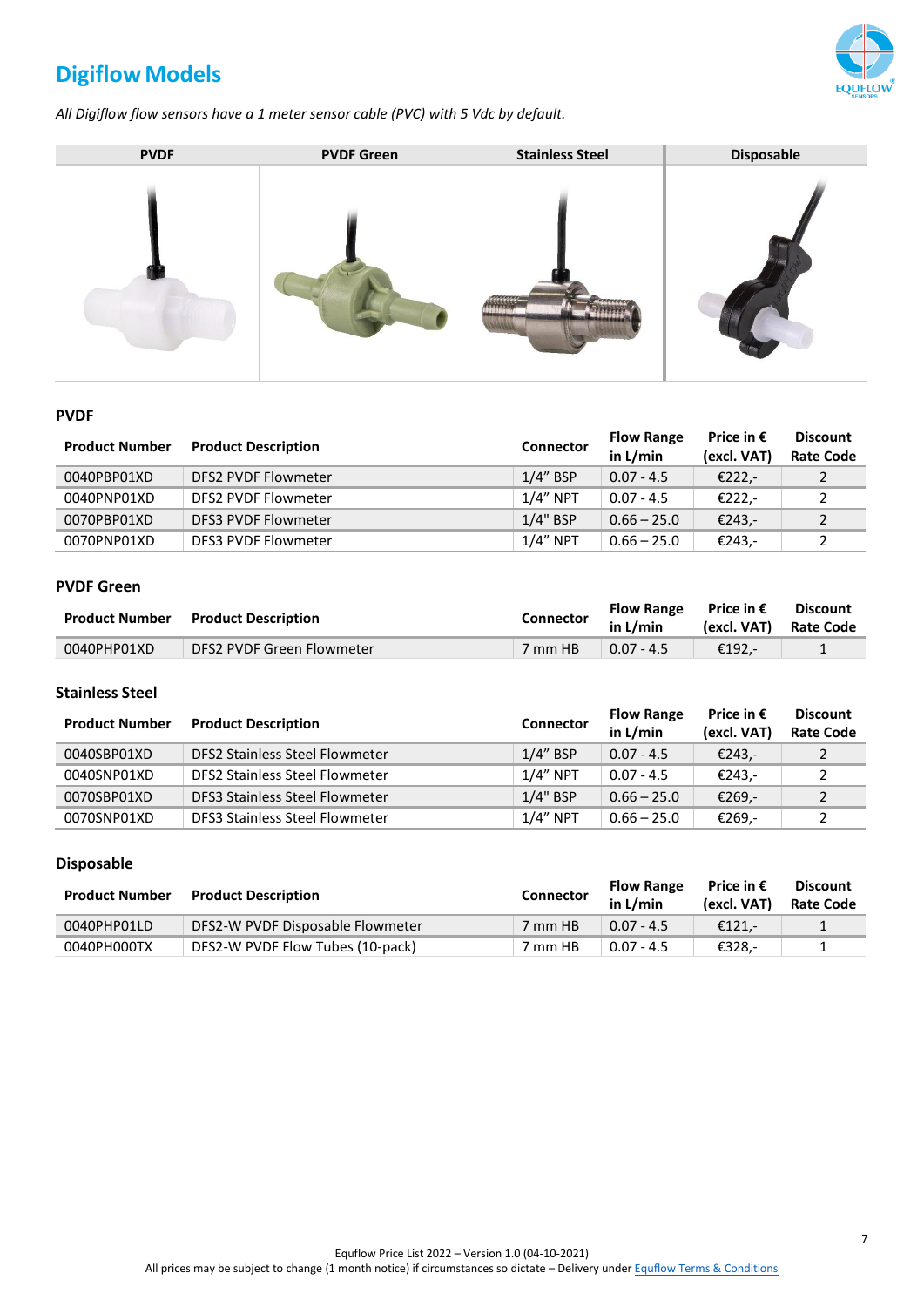

# <span id="page-7-0"></span>**Calibration Certificates, Flow Sensor Options, and Service**

### <span id="page-7-1"></span>**Calibration Certificates**

| <b>Product Number</b> | <b>Product Description</b>                                                                              | Price in $\epsilon$<br>(excl. VAT) | <b>Discount</b><br><b>Rate Code</b> |
|-----------------------|---------------------------------------------------------------------------------------------------------|------------------------------------|-------------------------------------|
| Global COC            | <b>Global Certificate of Compliance</b>                                                                 | free of charge                     | 4                                   |
| CertC100XX1           | Singlepoint Calibration Certificate C1 per flow sensor; K-factor at 50% of<br>flowrate including SN     | €10,-                              | 4                                   |
| CertC500XX1           | Multipoint Calibration Certificate C5 per flow sensor; K-factor at 5<br>points of flowrate including SN | $E22$ .                            | 4                                   |
| Recalibration         | Recalibration of flow sensor (excluding calibration certificate), costs per<br>sensor                   | €50,-                              | 4                                   |

#### <span id="page-7-2"></span>**Cable & Sensor Options**

| <b>Product Number</b> | <b>Product Description</b>                                                                                                         | Price in $\epsilon$<br>(excl. VAT) | <b>Discount</b><br><b>Rate Code</b> |
|-----------------------|------------------------------------------------------------------------------------------------------------------------------------|------------------------------------|-------------------------------------|
| 0000PXP01CA           | Standard IR sensor cable                                                                                                           | €74,-                              |                                     |
| Cable ext. $X$        | Cable extension up to 20 meters. [Replace X in PN with cable length in<br>meter                                                    | from $£17,00$                      | 4                                   |
| EPDM (E)              | EPDM seals for Stainless Steel, Brass, and PVDF-X flow sensors                                                                     | free of charge                     | 4                                   |
| $IP54$ (IP)           | Polyolefin IP54 protection sleeve for cable joint                                                                                  | €9,-                               | 4                                   |
| Jack plug (J)         | 3.5 mm RCA Jack plug on sensor cable                                                                                               | €11,-                              | 4                                   |
| Black rotor (R)       | Black rotor for flow sensor                                                                                                        | free of charge                     | 4                                   |
| Electro polish (S)    | Surface treatment electro-polish including certificate for Stainless Steel<br>flow sensors. Roughness below a value of Ra32 / 0,8. | €244,-                             | 4                                   |
| XPCBKFRX05 (X05)      | Implemented impulses per Liter (including add on cable device with<br>microprocessor) max. 5 Vdc                                   | €49,-                              | 4                                   |
| XPCBKFRX24 (X24)      | Implemented impulses per Liter (including add on cable device with<br>microprocessor) max. 24 Vdc                                  | €82,-                              | 4                                   |
| XPCBKFMP05            | K-factor value including linearization full range max. 5 Vdc                                                                       | €125,-                             | 4                                   |
| XPCBKFMP24            | K-factor value including linearization full range max. 24 Vdc                                                                      | €138,-                             | 4                                   |

#### <span id="page-7-3"></span>**Accessories**

| <b>Product Number</b> | <b>Product Description</b>                       | Price in $\epsilon$<br>(excl. VAT) | <b>Discount</b><br><b>Rate Code</b> |
|-----------------------|--------------------------------------------------|------------------------------------|-------------------------------------|
| 0045XXX00CX           | Mounting Clip for 4.5 flow sensor                | €8.-                               | $\mathcal{P}$                       |
| 0085XXX00CX           | Mounting Clip for 8.5 flow sensor                | €8,-                               |                                     |
| 0125XXX00CX           | Mounting Clip for 12.5 flow sensor               | €8,-                               |                                     |
| 0000XXX00DX           | Fastening Clip for PFA 4.5 and 8.5 Click Housing | €8.-                               |                                     |
| FD50PP100H            | Filter disk D50 PP 100 micron - 1/4"-3/8" HB     | €37,-                              | 4                                   |
| FD65PP100H            | Filter disk D50 PP 100 micron $-1/4$ " HB        | €37,-                              | 4                                   |

#### <span id="page-7-4"></span>**Service & Marketing**

| <b>Product Number</b> | <b>Product Description</b>                                                       | Price in $\epsilon$<br>(excl. VAT) | <b>Discount</b><br><b>Rate Code</b> |
|-----------------------|----------------------------------------------------------------------------------|------------------------------------|-------------------------------------|
| 0195002               | Labor charge per hour                                                            | € 95,-                             | 4                                   |
| 0195005               | Costs per kilometer                                                              | €1.-                               | 4                                   |
| 01910001              | Equflow Showcase including fixed and disposable flow sensors, and<br>electronics | €699.-                             | 4                                   |
| 01910002              | Equflow Roll Up Banner with general products; 200x85 cm in suitcase              | €75,-                              | 4                                   |
| 01910003              | Equilow Roll Up Banner disposable flow sensors, 200x85 cm in suitcase            | €75,-                              | 4                                   |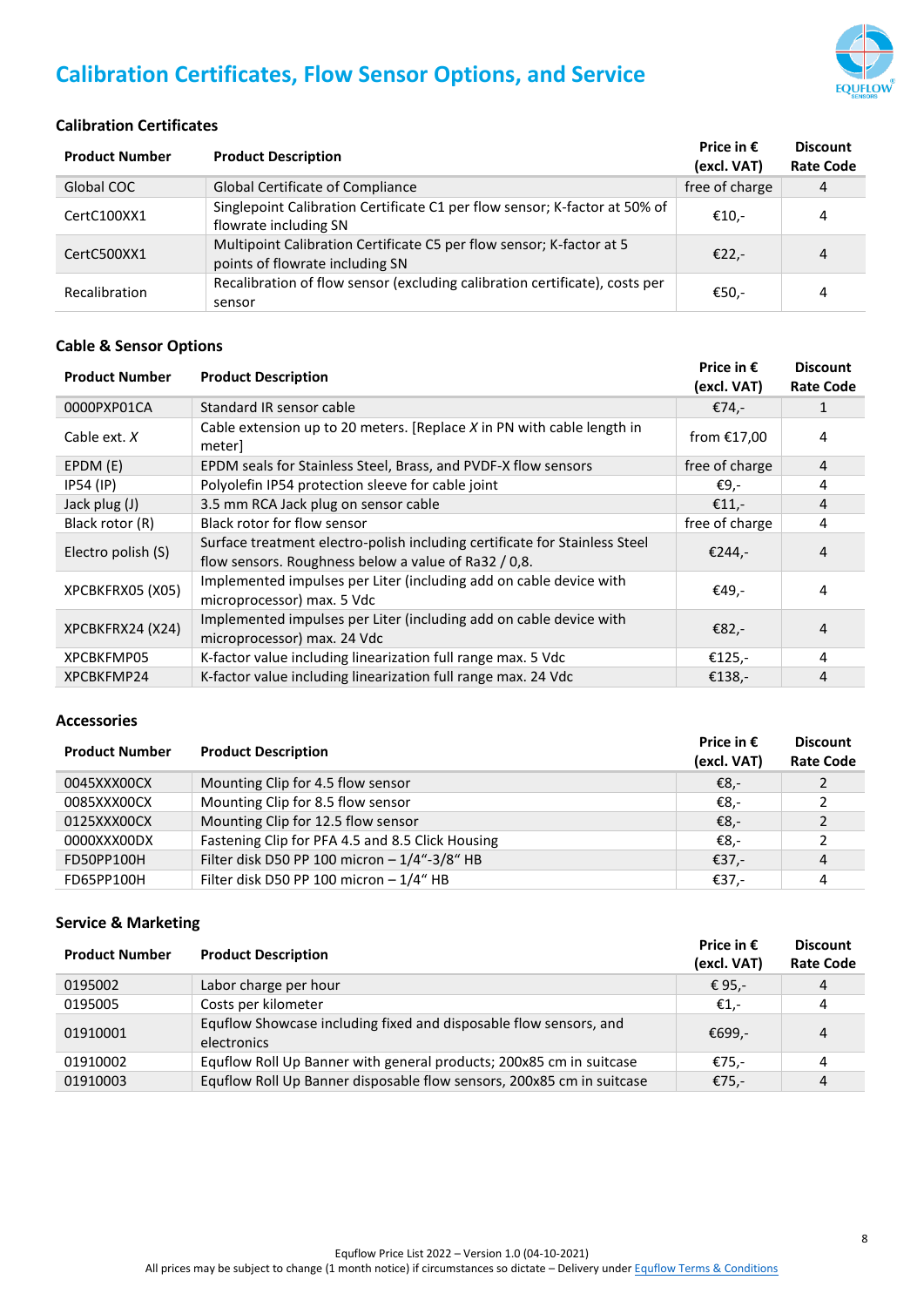# <span id="page-8-0"></span>**Electronic Devices**





| <b>Product Number</b> | <b>Product Description</b>                                                               | Price in $\epsilon$<br>(excl. VAT) | <b>Discount</b><br><b>Rate Code</b> |
|-----------------------|------------------------------------------------------------------------------------------|------------------------------------|-------------------------------------|
| 6100DACONDC03         | Converter Digital to Analogue                                                            | €237,-                             | 3                                   |
| 6110KCCONBCXX         | K-factor converter including 2D Barcode Reader                                           | €679,-                             | 3                                   |
| 601PCDT017            | Pump Controller S/601 - desktop enclosure                                                | €994,-                             | 3                                   |
| 6001FTPM001XX         | Flow display – panel mount                                                               | €377,-                             | 3                                   |
| 6001FTDT001XX         | Flow display – desktop enclosure                                                         | €628,-                             | 3                                   |
| 6010FCPM001XX         | Flow Controller 1 Flow - display / totalizer - panel mount - Modbus                      | €534,-                             | 3                                   |
| 6010FCPM002XX         | Flow Controller 2 Flow - display / totalizer - panel mount - Modbus                      | €639,-                             | 3                                   |
| 6010FCDT001XX         | Flow Controller 1 Flow - display / totalizer - in desktop enclosure -<br><b>Modbus</b>   | €639,-                             | 3                                   |
| 6010FCDT002XX         | Flow Controller 2 Flow - display / totalizer - in desktop enclosure -<br><b>Modbus</b>   | €744,-                             | 3                                   |
| 6010BCPM001XX         | Batch Controller - panel mount - Modbus                                                  | €639,-                             | 3                                   |
| 6010BCDT001XX         | Batch Controller - in desktop enclosure - Modbus                                         | €744,-                             | 3                                   |
|                       | Adapters, relays and other expansion options for 6010 controllers available upon request | on request                         | 4                                   |

9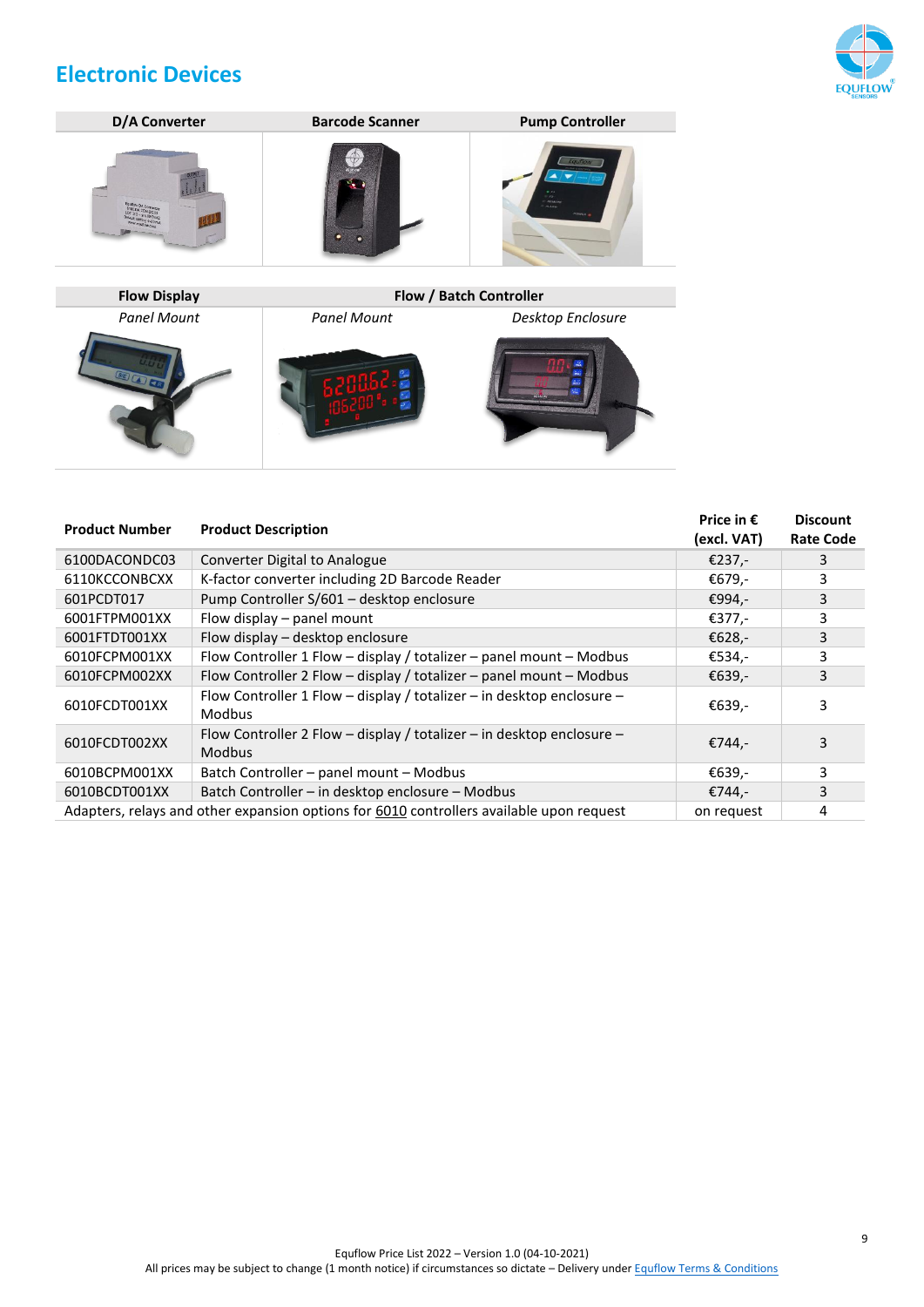

## **Construction of Product Numbers**

<span id="page-9-0"></span>